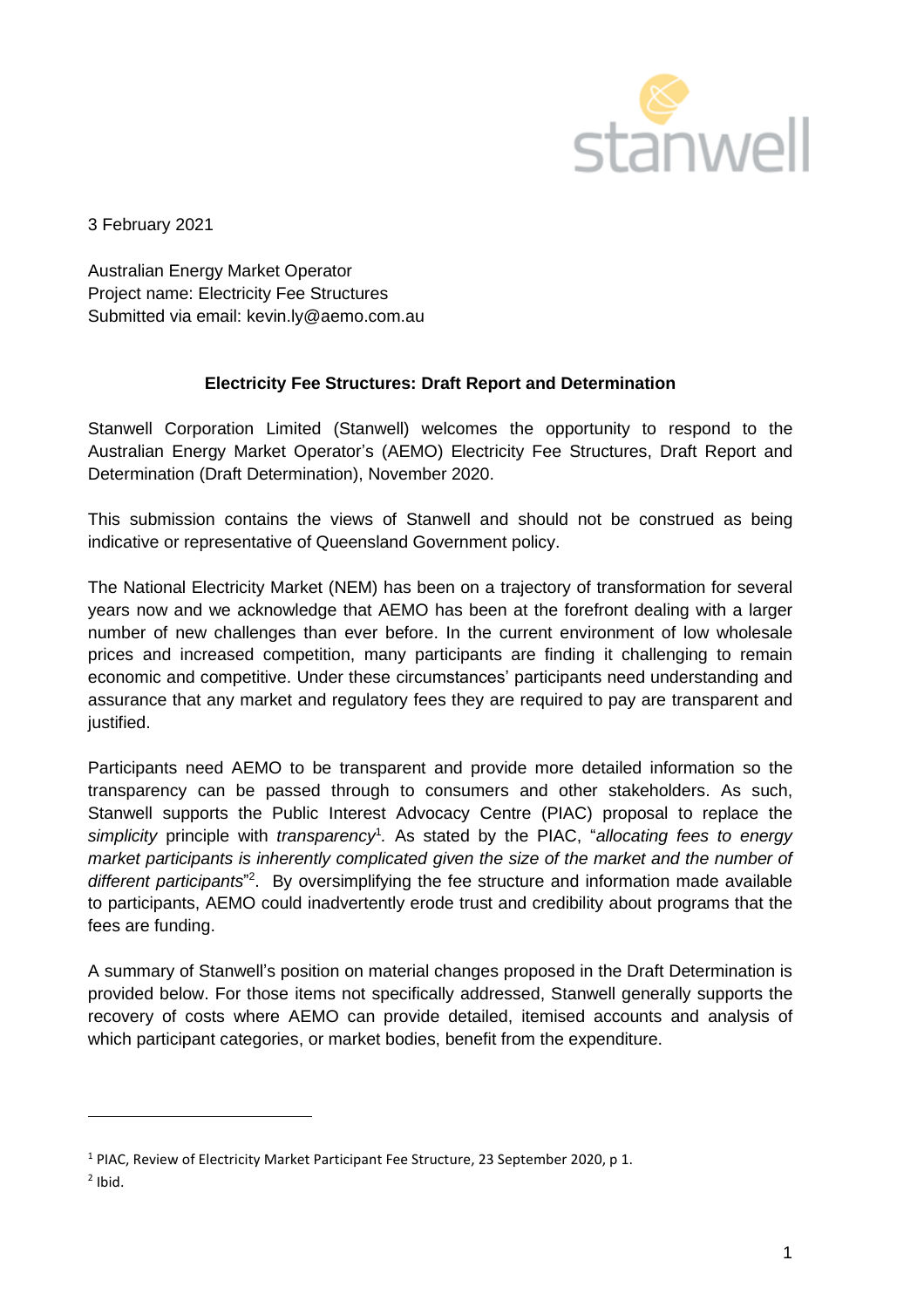# Term and Fee Determination

Stanwell supports a five-year fee term, with a two-year transition period. The transition period is a practicable option that allows proposed changes to be implemented by participants and then reflected in the fee structure and provides certainty for market participants over an appropriate time period.

# Generator Charging

Stanwell welcomes the realignment of fees to more accurately reflect the level of involvement of participants; the adoption of causer-pay principles. We note AEMO's statement that, "a significant increase in the number of Semi-scheduled and Non-scheduled generators, and AEMO is expected to experience greater challenges with modelling, controlling and operating the power system"<sup>3</sup>. Stanwell considers it appropriate that AEMO fees are allocated, to the extent practicable, in a way that reflects the costs AEMO incurs attributable to each respective market participant group.

# Market Customer Tariff, Network Service Providers and Metering Coordinators

Stanwell supports the reduction in fees allocated to Market Customers, the inclusion of network service providers (NSP) and to maintain the status quo for metering coordinators, if this accurately reflects the level of activities performed by AEMO on behalf of those participant groups.

# Cost Recovery of Five-Minute Settlement (5MS) and Global Settlement (GS) Program

The 5MS and GS programs continue to be two of the most significant reform projects undertaken in the NEM. Deloitte's estimates of participants' costs for 5MS implementation where in the range of \$380 million and \$820 million<sup>4</sup>. Stanwell considers \$820 million could be an underestimation of the projects cost given our industry knowledge and experience. The 5MS project, which could be regarded as being inconsistent with themes of firmness and aheadness, will likely cost consumers over \$900 million (including AEMO's \$120 million<sup>5</sup>). Stanwell supports AEMO recovering costs across a 10-year period and supports the separate 5MS fee structure, acknowledging this goes some way to improving the level of transparency into the program costs attributable to market participants.

<sup>&</sup>lt;sup>3</sup> AEMO, Electricity Fee Structures, Draft Report and Determination, November 2020, p 18.

<sup>4</sup> Deloitte, Delayed implementation of the five-minute settlement and global settlement rules, p 9 and pp 33-34.

<sup>5</sup> AEMO, Declared NEM Project – 5MS Program, Consultation Program, July 2019, p 2.